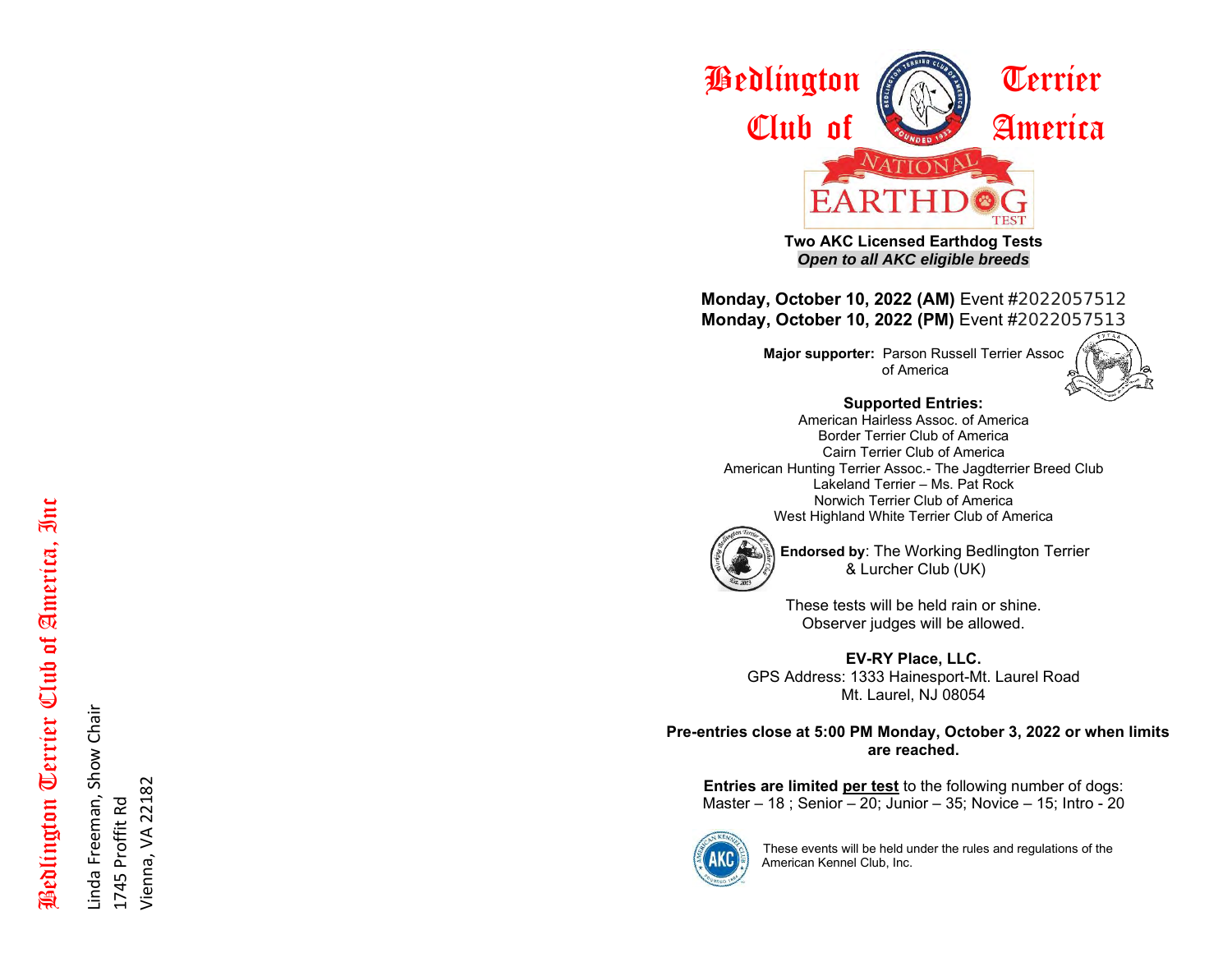### **Entry Fees**



### **Officers of the Bedlington Terrier Club of America, Inc.**

### **AKC Delegate**

 **Directors**

Laurie Zembrzuski

Linda Freeman Wendy Green Katie Fessler Arlene Myslinski

### **Event Committee**

 Linda Freeman, Chairperson 1745 Proffit Rd, Vienna, VA 22182 703-405-9115, LMFreeman1959@gmail.com

Christina Keogh Claire Compton Sandra Martin Chris Paganelli

### **Earthdog Test Secretary**

 Ms. Kim McCormick 68 Laurel Hill Rd. Brooklyn, CT 06234 Cedarpondk9s@yahoo.com

Grounds……………..……………………Richard Reynolds,analyst@ix.netcom.com Chief Steward…………………… Anne Rosenberg, annelrosenberg@hotmail.com Event Photographer….…..…………………..……………Bill Reyna, n2br@msn.com

| Judges                 | <b>Morning</b>       | <b>Afternoon</b>     |
|------------------------|----------------------|----------------------|
| <b>Intro to Quarry</b> | <b>Karen Zeman</b>   | <b>Jody Brinley</b>  |
|                        | LaGrangeville, NY    | New Cumberland, PA   |
| <b>Novice</b>          | <b>Karen Zeman</b>   | <b>Jody Brinley</b>  |
|                        | LaGrangeville, NY    | New Cumberland, PA   |
| <b>Junior</b>          | <b>Jody Brinley</b>  | <b>Karen Zeman</b>   |
|                        | New Cumberland, PA   | LaGrangeville, NY    |
| <b>Senior</b>          | <b>Trudy Kawami</b>  | <b>Tammy Colbert</b> |
|                        | Brooklyn, NY         | Huntington Beach, CA |
| <b>Master</b>          | <b>Tammy Colbert</b> | <b>Trudy Kawami</b>  |
|                        | Huntington Beach, CA | Brooklyn, NY         |

- **Pre-Entries** close Wednesday**, Monday, October 3, 2022 at 5 PM.**
	- o Intro to Quarry **\$20**
	- o Junior, Senior, Master **\$25**
	- o Both Master & Senior same dog- **\$45 – pre-entry only**
- **Day of Test entries (Gate entries)** will be accepted. Entries close 15 minutes prior to the beginning of each class.
	- o Intro to Quarry **\$25**
	- o Junior, Senior, Master **\$30**

### **Send entries accompanied with fees payable to the BTCA.**

Ms. Kim McCormick, Test Secretary, 68 Laurel Hill Rd. Brooklyn, CT 06234

All guidelines in force at the time of these events as imposed by state or local authorities or by the American Kennel Club with respect to Covid-19 precautions, guidelines and protocols will be observed and enforced at these events.

Rosettes and trophies will be awarded at the tunnels. There will be no formal awards ceremony. Formal photos can be taken after judging.

### **Check-In and Running Order**

Master exhibitors **MUST** check in by 8:00 AM and 12:30 PM. Braces will be drawn at 8:15AM and 12:45PM. Check-in begins for all other classes at 8:30am and 12:30 PM**.**

### **Judging Start Times**

- **Morning Tests** Master- 8:30 AM; Intro- 9 AM; Junior- 9 AM; Senior – 9 AM
- **Afternoon Tests** Master- 1:00 PM; Intro-1:00 PM Senior- 1:00 PM; Junior- 1:00 PM

### *Classes will run concurrently. Please notify your gate steward if you have a conflict.*

### **Judges:**

| Jody Brinley320 Woodland Ave., New Cumberland, PA 17070-1880   |
|----------------------------------------------------------------|
|                                                                |
|                                                                |
| <b>Karen Zeman30 Paddock Knl, LaGrangeville, NY 12540-5549</b> |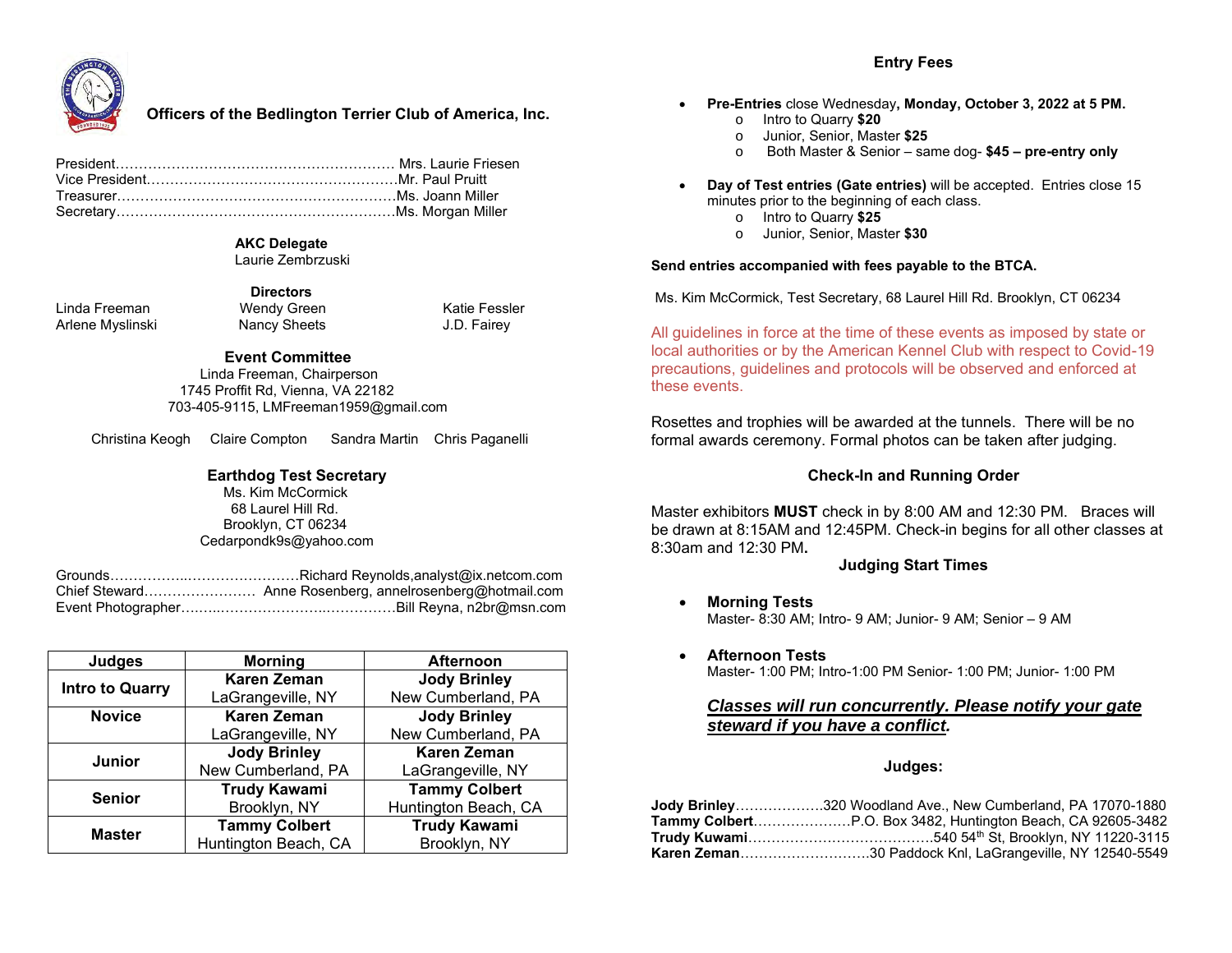### **Running Order**

Dogs will be run in the order that entries are received with consideration given to dogs being handled by the same handler. Dogs and their handlers for the Master Earthdog class must be present for roll call and bracing.

Move ups will be honored if the secretary is notified no later than 15 minutes prior to the start of the (move up) class.

### **Food Service**

Food available or served at these events is subject to Covid regulations. You may "order out" for pickup or delivery and, of course, leave and return as often as you like. The restaurant below is less than a mile from the test site. Menus for this and other restaurants that deliver will be available at the Test Secretary's table: Angelo's Pizza, 878 Union Mill Rd., Mt. Laurel, NJ 08054, (856) 924-6844

### **Disaster Information**

| Mt. Laurel Police          |  |
|----------------------------|--|
| Mt. Laurel Fire Department |  |
| Virtua Memorial Hospital   |  |

856-234-1414 Mt. Laurel Fire Department 856-234-6053 609-914-6000

# **Veterinarian on Call**

Mt. Laurel Animal Hospital offers 24/7 service and is located 2.3 miles (3 minutes) from the test site.

> Mt.Laurel Animal Hospital 220 Mt. Laurel Rd, Mt. Laurel NJ 856-234-7626

### **Directions to the Test Site**

GPS Address: 1333 Hainesport-Mt Laurel Road, Mount Laurel, NJ 08054

Take New Jersey Turnpike Exit 4., Follow Route 73 North to the first light and turn **right** onto Fellowship Road. Continue on Fellowship Road through 3 lights, at 4th light turn **right** onto Route 38 East. Follow Route 38 East to next light, turn **right** on to Moorestown-Mt. Laurel Road. At 3rd light turn **left** on to Hainesport-Mt Laurel road, Quaker Meeting House will be on your left, the farm is on the road about 1/4 mile on the left, sign for the farm says EV-RY Place. The entrance drive will be clearly marked.

Limited indoor crating space is available in the small barn. If you choose to use it, you may proceed past the parking area to the circle in front of the barn. YOUR VEHICLE MUST BE RETURNED TO THE PARKING AREA IMMEDIATELY AFTER UNLOADING. THERE IS NO PARKING NEAR THE BARN. It is often more practical to setup near your vehicle and ample space will be allowed in the parking field

### **Eligibility of Dogs**

Dogs six months of age or older and registered with the AKC are eligible to participate in Earthdog tests, as are spayed and neutered dogs.

The following breeds are eligible to participate in Earthdog tests: Dachshunds, Miniature Pinschers and the following Terriers: American Hairless Terrier, Australian, Bedlington, Border, Cairn, Cesky, Dandie Dinmont, Fox (Smooth and Wirehaired), Glen of Imaal, Jagdterrier, Japanese Terrier, Lakeland, Manchester, Miniature Bull, Miniature Schnauzers, Norfolk, Norwich, Parson Russell, Rat, Russell, Scottish, Sealyham, Silky, Skye, Teddy Roosevelt Terrier, Welsh, West Highland White and Yorkshire. Dogs with Limited Registration may enter provided they are classified as one of the above breeds, Purebred Alternative Listing (PAL) Registered or Foundation Stock Service (FSS) Registered.

Refer to the latest edition of "Regulations for Earthdog Tests for Small Terriers and Dachshunds" for details. Contact the American Kennel Club, 5580 Centerview Drive, Raleigh, NC 27606 or access on the AKC website <http://www.akc.org/pdfs/rulebooks/REEDOG.pdf>

Exhibitors should follow their veterinarian's recommendation to assure their dogs are free of internal and external parasites, any communicable diseases and have appropriate vaccinations. Please be ready to show proof of Rabies vaccination.

Dogs may enter more than one regular class at an Earthdog test provided the dog is eligible for the class. The Senior Earthdog class is open only to dogs that have acquired the Junior Earthdog title prior to the closing of entries. The Master Earthdog class is open only to dogs that have acquired the Senior Earthdog title before the closing of entries.

Bitches in season are not eligible to participate. Entry fees paid for a bitch in season at the time of the test will be refunded less \$7. For a refund, notify the test secretary at least 30 minutes prior to the start of the test.

Entry fees will not be refunded in the event that a dog is absent, disqualified, excused or barred from competition by the action of the Trial Committee. Should the committee or the Judge deem conditions are unsafe to run or continue the test, no refund of entry fees will be made.

No entry fee will be refunded if the trial



cannot be held by reasons of riot, civil disturbance, fire, an act of God, public emergency or any other cause beyond the control of the test committee.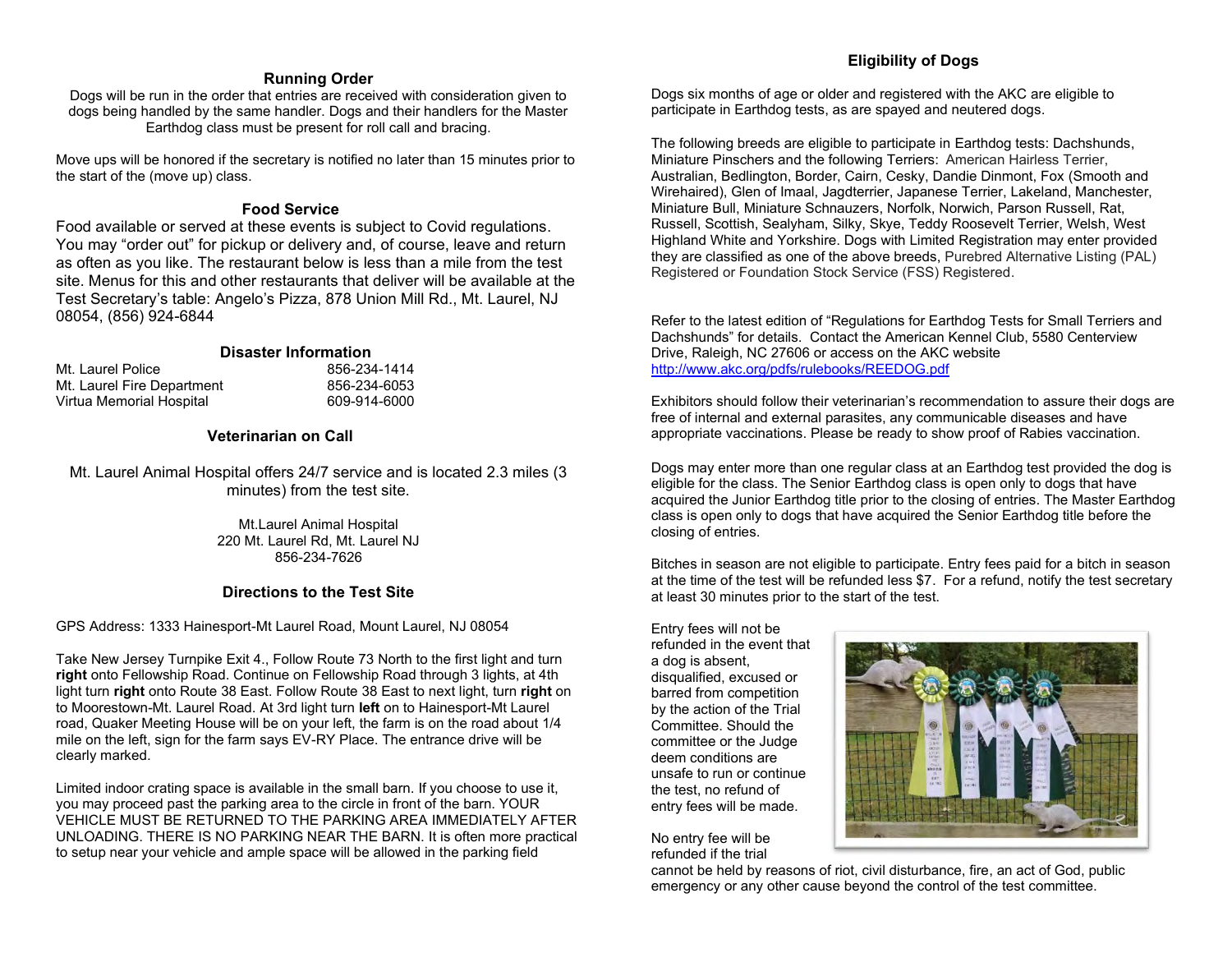### **Accommodations**

Attendees at events held at Ev-Ry Earthdog and/or Ev-Ry Farm may take advantage of our 20% room discount with Red Roof Inns. Our anchor hotel is: **Red Roof Inn & Suites Mt Holly - McGuire AFB,** [2015 Burlington Mt. Holly Rd., Mount Holly NJ,](https://www.google.com/maps/search/2015+Burlington+Mt.+Holly+Rd.,+Mount+Holly+NJ?entry=gmail&source=g) (609) 845-9400

This hotel is located at the intersection of the New Jersey Turnpike at Exit 5 and Burlington Mt. Holly Rd. It is 10.6 miles from Ev-Ry Place. There is an adjacent Cracker Barrel Restaurant. To obtain your discount, use VP#628276 when making your reservation. (We do not recommend the Red Roof Inn at Exit 4 of the NJ Turnpike in Mt. Holly. Be sure to get the right place.)

### **Other Hotels that Accept Dogs**

Clarion …………………[….1111 NJ-73, Mt. Laurel, NJ 08054](https://www.google.com/maps/search/1111+NJ-73,+Mt.+Laurel,+NJ+08054?entry=gmail&source=g) 856-234-7000 Courtyard by Marriott……[.1000 Century Pkwy, Mt. Laurel, NJ 08054](https://www.google.com/maps/search/1000+Century+Pkwy,+Mt.+Laurel,+NJ+08054?entry=gmail&source=g) 856-273-4400 Econo-Lodge……………[…611 Fellowship Rd, Mt. Laurel, NJ 08054](https://www.google.com/maps/search/611+Fellowship+Rd,+Mt.+Laurel,+NJ+08054?entry=gmail&source=g) 856-722-1919 Extended Stay America….500 Diemer [Dr, Mt. Laurel, NJ 08054](https://www.google.com/maps/search/500+Diemer+Dr,+Mt.+Laurel,+NJ+08054?entry=gmail&source=g) 856-608-9820 Extended Stay America[….101 Diemer Dr., Mt. Laurel, NJ 08054](https://www.google.com/maps/search/101+Diemer+Dr.,+Mt.+Laurel,+NJ+08054?entry=gmail&source=g) 856-778-4100 La Quinta/Wyndham…….[.5000 Clover Rd, Mt. Laurel, NJ 08054](https://www.google.com/maps/search/5000+Clover+Rd,+Mt.+Laurel,+NJ+08054?entry=gmail&source=g) 856-235-7500 Westin……………………[..555 Fellowship Rd., Mt. Laurel, NJ 08054](https://www.google.com/maps/search/555+Fellowship+Rd.,+Mt.+Laurel,+NJ+08054?entry=gmail&source=g) 856-778-7300 BE SURE to check if the hotel still accepts dogs when making your reservations. Please make sure that you pick up after your dogs so that these hotels will continue to accept dogs.

Ev-Ry Earthdog and our sponsoring clubs work hard to assure you and your dogs of a comfortable and safe stay while attending events at our site. Following the hotel's rules regarding pets, using designated exercise areas, picking up after your dog will insure that those that come after you will enjoy the same facilities. The hotels will report any problems, which in turn may result in an Event Committee hearing

### **Camping/RV Parking**:

Limited spaces are available at test site for \$20 per night if reserved by September  $30<sup>th</sup>$ ; \$25 per night if reserved after that and space is available. This is dry camping and no hook-ups are available. Complete the RV reservation form and submit with your entry.

RVs, except Class A Motor Homes will be accommodated as space permits in designated spots in a field about 100 yards from the test site itself. Larger motor homes cannot make the turn from the farm lane into the field and will be parked in designated spots at **EV-RY Farm, 655 Walton Ave, Mt. Laurel Township, NJ 08054.** Towed RVs can usually make the turn**.** Shuttle service will be provided between EV-RY Farm and the test site on both days.

### **Camping/RV PARKING RESERVATION FORM**

**\$20 per night if reserved by October 3, 2022 \$25 per night, after October 3, 2022 if space Is available.** 

| Length of Motor Home |             | License plate #    |
|----------------------|-------------|--------------------|
| Date of Arrival      | # of Nights | Amount Enclosed \$ |
| Name                 |             |                    |
| Phone                | E-Mail      |                    |

**Send reservation form accompanied with fees payable to Ev-ry Earthdog, LLC** to:.Anne L. Rosenberg, 1333 Hainesport-Mt. Laurel Rd., Mt. Laurel NJ 08054

# RATCATCHER RENDEZVOUS

*Open to all Exhibitors and Earthdog fanciers!*

# **Sunday night, October 9, 2022**

# **7 pm drinks, 7:30 pm dinner**

*Join us for Big Rat Stories, a wonderful meal, and a chance to introduce yourself and meet other earthdog people.*

# Prospector's Grille & Saloon

[prospectorsrestaurant.com](https://r.search.yahoo.com/_ylt=AwrEzepjRfRh6d0AiC1XNyoA;_ylu=Y29sbwNiZjEEcG9zAzEEdnRpZAMEc2VjA3Nj/RV=2/RE=1643427300/RO=10/RU=http%3a%2f%2fwww.prospectorsrestaurant.com%2f/RK=2/RS=KXdDz0oQfseH0ZHFga5acEfdOYM-) **3050 RT-38, Mt Laurel, NJ 08054, (856) 235-1121** All meals and drinks a la carte. Dinner ends at 9 pm. Please contact Linda Freeman by **September 25, 2022** to secure a seat. Please email: LMFreeman1959@gmail.com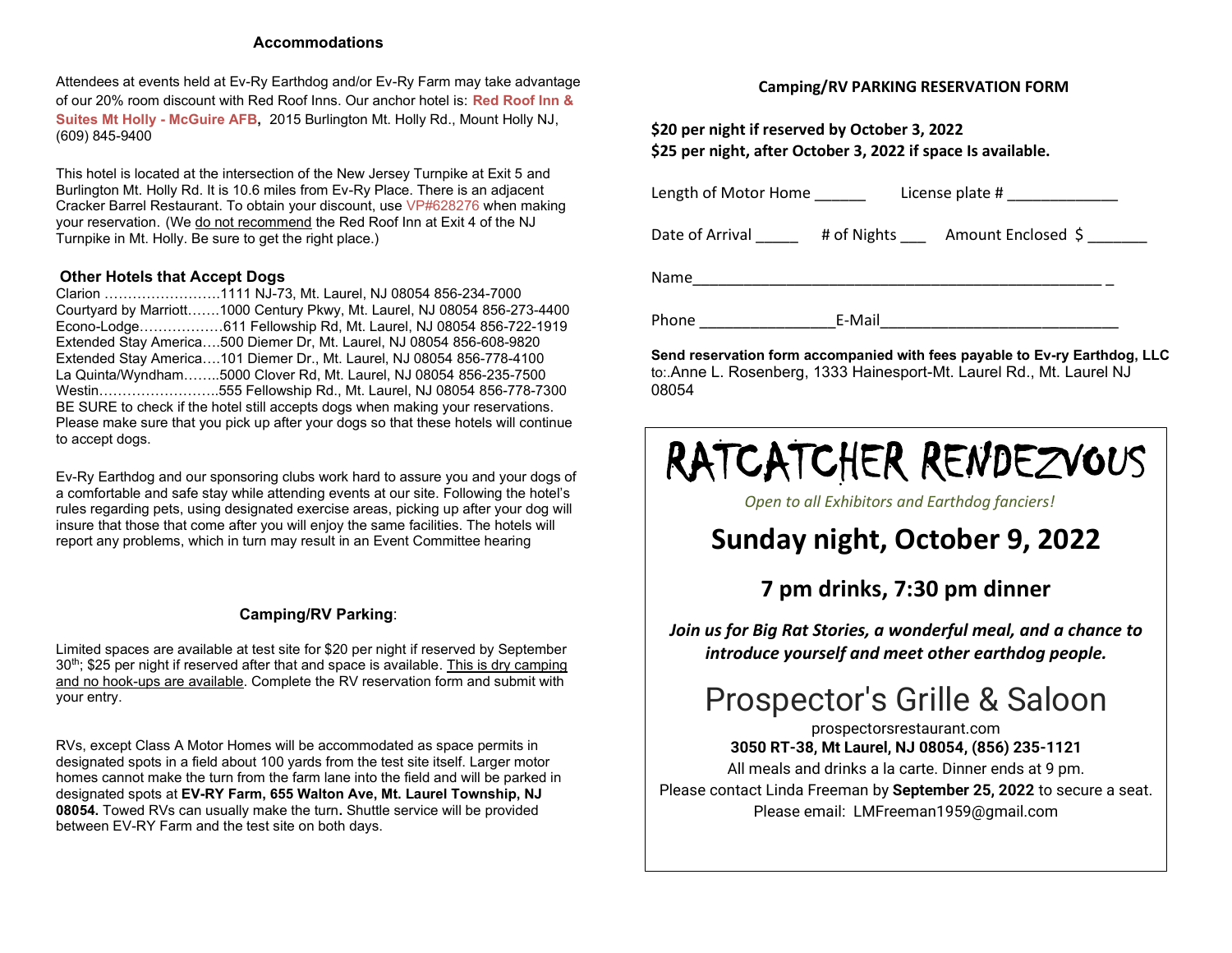out of or in consequence of my (our) participation in this event, however such, injuries, death or property damage may be caused, and whether or not the same may have been caused or may be alleged to have been caused by the negligence of the aforementioned parties or any of their employees, agents, or any other person. I (we) agree that the determination of whether the injury is serious shall be made by the event veterinarian and is binding on me (us). I (WE) AGREE THAT ANY CAUSE OF ACTION, CONTROVERSY OR CLAIM ARISING OUT OF OR RELATED TO THE ENTRY, EXHIBITION OR ATTENDANCE AT THE EVENT BETWEEN THE AKC AND THE EVENT-GIVING CLUB (UNLESS OTHERWISE STATED IN THIS PREMIUM LIST) AND MYSELF (OURSELVES) OR AS TO THE CONSTRUCTION, INTERPRETATION AND EFFECT OF THIS AGRE EMENT SHALL BE SETTLED BY ARBITRATION PURSUANT TO THE APPLICABLE RULES OF THE AMERICAN ARBITRATION ASSOCIATION. HOWEVER, PRIOR TO ARBITRATION ALL APPLICABLE AKC BYLAWS, RULES, REGULATIONS AND PROCEDURES MUST FIRST BE FOLLOWED

*Signature of owner or agent duly authorized to make this entry*

 $\times$ 

Phone example are example as Email

\* LIMITS: Master -18, Senior -20, Junior-35, Novice-15, Intro- 20

### **RELEASE**

 Please complete for each handler. Entries cannot be accepted without this signed release**.**

It shall be known that Name: (known as participant)

\_\_\_\_\_\_\_\_\_\_\_\_\_\_\_\_\_\_\_\_\_\_\_\_\_\_\_\_\_\_\_\_\_\_\_\_\_\_\_\_\_\_\_\_\_\_\_\_\_\_\_\_\_\_\_\_\_\_\_\_\_\_\_\_\_

List names of spouse and minor children, if they will be present (also known as participants)

\_\_\_\_\_\_\_\_\_\_\_\_\_\_\_\_\_\_\_\_\_\_\_\_\_\_\_\_\_\_\_\_\_\_\_\_\_\_\_\_\_\_\_\_\_\_\_\_\_\_\_\_\_\_\_\_\_\_\_

Address (City, State, Zip)

Email/ Phone

Desires to engage in the Earthdog Test at EV-RY Place, 1333 Hainesport-Mt. Laurel Rd, Mt. Laurel NJ 08054 owned by Anne Rosenberg.

In consideration of my/our participation in this Earthdog activity, services and entry fees paid, receipt and sufficiency of which is hereby acknowledged, the Participant hereby does forever and finally release, remise, satisfy, acquit, satisfy and forever discharge Anne Rosenberg and EV-RY Place, LLC., 1333 Hainesport-Mt. Laurel Rd, Mt Laurel NJ 08054 (including employees, teachers, trainers, and agents) of and from all manner of action and actions, cause and causes of action, suit debts, dues, sums of money, bonds, billings, contracts, controversies, agreements, promises, damages, variances, judgments, executions, claims and demands whatsoever, in the law or in equity, which may arise or might in the future arise or hereinafter may arise for or against the landowners for the activities stated above including those risks associated with Covid exposure or contact..

**Note that smoking is NOT permitted anywhere on the premises of EV-RY Place, including inside a car parked on the premises.**

### **Ribbons and Trophies – ALL BREEDS**

**The Bedlington Terrier Club of America offers rosettes with light green streamers for IQ qualifiers and rosettes with dark green streamers for Novice, Junior, Senior, Master qualifiers. Title ribbons will be awarded for any dog earning a new title.**

**Bedlington Terrier Club of America offers each ENTRY a squeak toy. Limit one toy per entry.**

### **BREED PRIZES**

**American Hairless Terrier Club of America** is offering a stuffed rat toy for all qualifying Rat Terrier scores.

**Bedlington Terrier Club of America** is offering a stuffed rat toy for all qualifying Bedlington Terrier scores.

**Border Terrier Club of America** is offering an Earthdog pin and leash for JE, SE, and ME qualifying Border Terrier scores.

**Cairn Terrier Club of America** is offering a stuffed rat toy for all qualifying Cairn Terrier scores.

**Jagdterriers:** The American Hunting Terrier Association – The Jagdterrier Breed Club will offer a stuffed rat toy for all qualifying Jagdterrier scores.

**Lakeland Terriers:** Ms. Pat Rock is offering a \$10 gift certificate for all qualifying Lakeland Terrier scores.

**Norwich Terrier Club of America** is offering a stuffed rat toy for all qualifying Norwich Terrier scores.



**Parson Russell Assoc of America** is offering a stuffed rat toy for all qualifying Parson Russell scores.

**West Highland White Terrier Club of America** is offering a dog toy for all qualifying Westie scores.

Signature\_\_\_\_\_\_\_\_\_\_\_\_\_\_\_\_\_\_\_\_\_\_\_\_\_\_\_\_\_\_\_\_\_\_\_\_\_\_Date\_\_\_\_\_\_\_\_\_\_\_\_\_\_\_\_\_\_ Signature:\_\_\_X\_\_\_\_\_\_\_\_\_\_\_\_\_\_\_\_\_\_\_\_\_\_\_\_\_\_\_\_\_\_\_\_\_\_\_\_\_\_\_\_\_\_\_\_\_\_\_\_\_\_\_\_\_\_\_\_\_\_\_\_\_ (Each Club reserves the right to make equivalent substitutes of prizes if

necessary.)